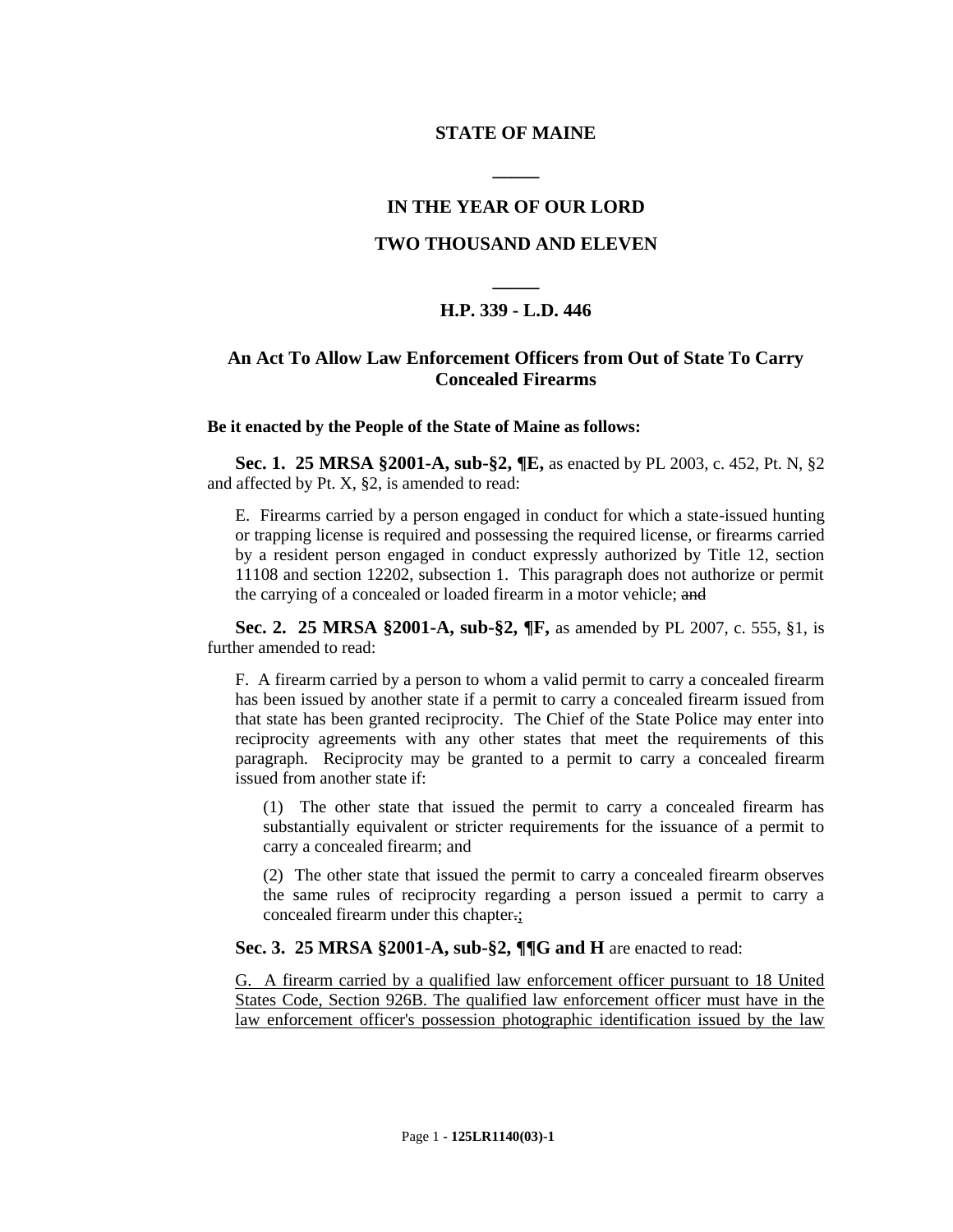enforcement agency by which the person is employed as a law enforcement officer; and

H. A firearm carried by a qualified retired law enforcement officer pursuant to 18 United States Code, Section 926C. The qualified retired law enforcement officer must have in the retired law enforcement officer's possession:

(1) Photographic identification issued by the law enforcement agency from which the person retired from service as a law enforcement officer that indicates that the person has, not less recently than one year before the date the person carries the concealed firearm, been tested or otherwise found by that agency to meet the standards established by that agency for training and qualification for an active law enforcement officer to carry a firearm of the same type as the concealed firearm; or

(2) Photographic identification issued by the law enforcement agency from which the person retired from service as a law enforcement officer and a certification issued by the state in which the person resides that indicates that the person has, not less recently than one year before the date the person carries the concealed firearm, been tested or otherwise found by that state to meet the standards established by that state for training and qualification for an active law enforcement officer to carry a firearm of the same type as the concealed firearm.